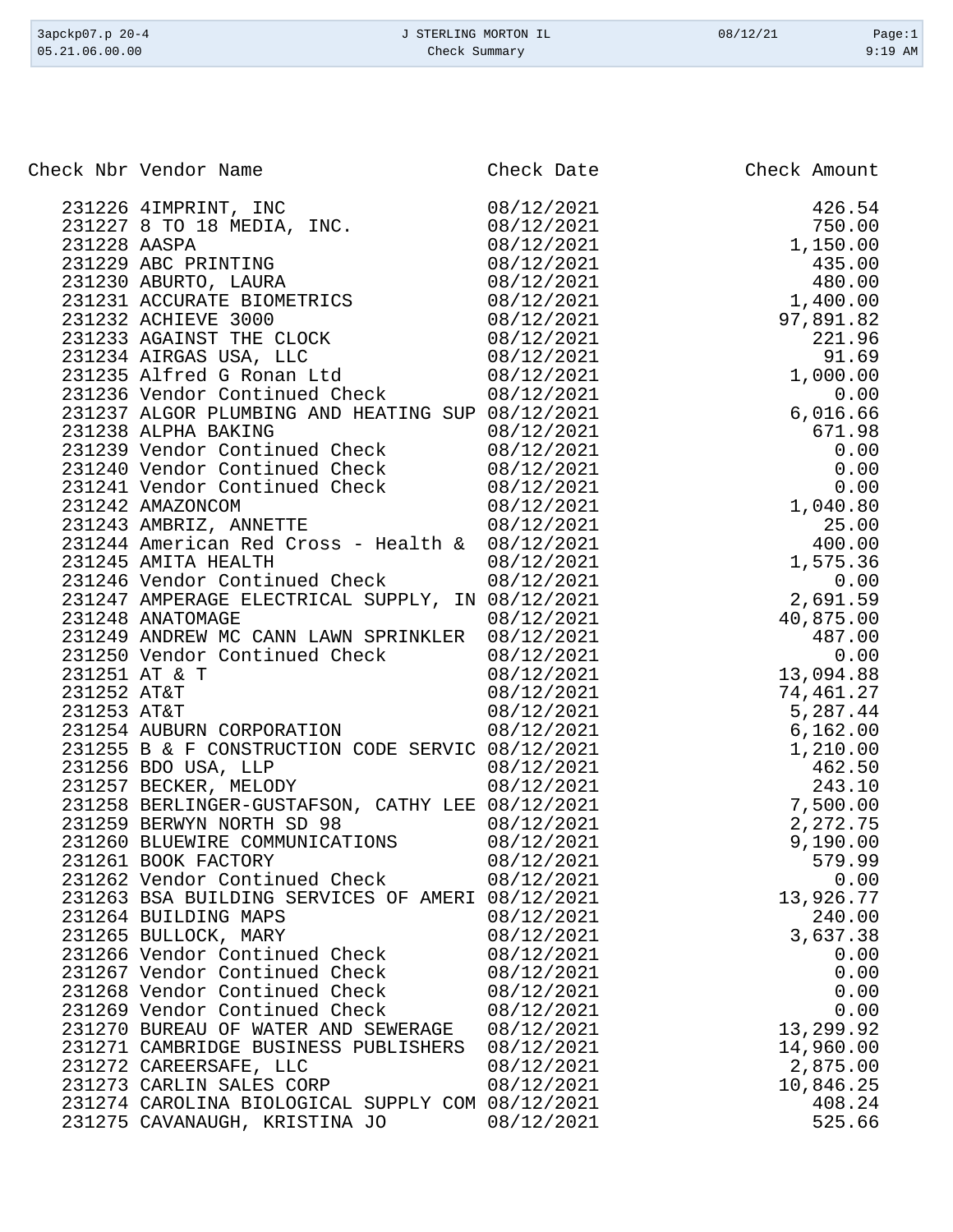| Check Nbr Vendor Name                                               | Check Date | Check Amount |
|---------------------------------------------------------------------|------------|--------------|
| 231276 CENTER ON DEAFNESS                                           | 08/12/2021 | 6,902.62     |
| 231277 CHATTORAJ, TARA                                              | 08/12/2021 | 600.00       |
| 231278 CHICAGO AREA ALTERNATIVE, EDUC 08/12/2021                    |            | 4,850.00     |
| 231279 CHICAGO FILTER SUPPLY, INC                                   | 08/12/2021 | 6,127.96     |
| 231280 CHICAGO TRIBUNE MEDIA GROUP                                  | 08/12/2021 | 1,293.24     |
| 231281 CHILDREN'S CENTER OF CICERO-BE 08/12/2021                    |            | 32, 246. 42  |
| 231282 CICERO SCHOOL DISTRICT 99                                    | 08/12/2021 | 9,825.00     |
| 231283 CITY OF BERWYN-WATER                                         | 08/12/2021 | 7,873.97     |
| 231284 City of Berwyn - Collectors Of 08/12/2021                    |            | 2,985.09     |
| 231285 COLUMBIA PIPE & SUPPLY CO.                                   | 08/12/2021 | 1,274.35     |
| 231286 COM ED                                                       | 08/12/2021 | 2,087.62     |
| 231287 COMCAST                                                      | 08/12/2021 | 5,300.00     |
| 231288 COMCAST                                                      | 08/12/2021 | 213.27       |
| 231289 CONSOLIDATED FLOORING OF CHICA 08/12/2021                    |            | 4,204.17     |
| 231290 Vendor Continued Check                                       | 08/12/2021 | 0.00         |
| 231291 Vendor Continued Check                                       | 08/12/2021 | 0.00         |
| 231292 CONSTELLATION ENERGY SERVICES- 08/12/2021                    |            | 14,808.09    |
| 231293 COOK, ALICIA                                                 | 08/12/2021 | 2,041.26     |
| 231294 CORWIN PRESS                                                 | 08/12/2021 | 144.15       |
| 231295 COTG                                                         | 08/12/2021 | 866.00       |
|                                                                     | 08/12/2021 | 322.25       |
| 231296 CUNDARI, MELISSA<br>231297 DECKER, INC<br>231297 DECKER, INC | 08/12/2021 | 1,643.60     |
| 231298 Vendor Continued Check                                       | 08/12/2021 | 0.00         |
| 231299 DEECE AUTOMOTIVE                                             | 08/12/2021 | 660.00       |
| 231300 DEL GALDO LAW GROUP LLC                                      | 08/12/2021 | 5,082.26     |
| 231301 DIAMOND GRAPHICS, INC                                        | 08/12/2021 | 11,369.00    |
| 231302 EASTER SEALS METROPOLITAN CHIC 08/12/2021                    |            | 50,250.76    |
| 231303 EDGENUITY INC.                                               | 08/12/2021 | 16,200.00    |
| 231304 EDQUIST, MATTHEW                                             | 08/12/2021 | 600.00       |
| 231305 EDWARD DON & COMPANY                                         | 08/12/2021 | 212.10       |
| 231306 ELIM CHRISTIAN SCHOOL                                        | 08/12/2021 | 21,715.67    |
| 231307 EMPLOYEE TIME CLOCKS                                         | 08/12/2021 | 1,305.00     |
| 231308 Vendor Continued Check                                       | 08/12/2021 | 0.00         |
| 231309 ENGIE RESOURCES, LLC                                         | 08/12/2021 | 49,859.95    |
| 231310 ERC INSIGHT                                                  | 08/12/2021 | 1,215.00     |
| 231311 Vendor Continued Check                                       | 08/12/2021 | 0.00         |
| 231312 FGM ARCHITECTS                                               | 08/12/2021 | 18,972.57    |
| 231313 FIREPLACE INC/SMORE                                          | 08/12/2021 | 999.00       |
| 231314 FTW ROBOTICS LLC                                             | 08/12/2021 | 4,550.00     |
| 231315 GEM ELECTRIC SUPPLY, INC                                     | 08/12/2021 | 299.45       |
| 231316 GIANT STEPS ILLINOIS INC                                     | 08/12/2021 | 42,260.40    |
| 231317 GOOSECHASE ADVENTURES INC.                                   | 08/12/2021 | 4,000.00     |
| 231318 Vendor Continued Check                                       | 08/12/2021 | 0.00         |
| 231319 Vendor Continued Check                                       | 08/12/2021 | 0.00         |
| 231320 Vendor Continued Check                                       | 08/12/2021 | 0.00         |
| 231321 GORDON FOOD SERVICE, INC.                                    | 08/12/2021 | 31,614.07    |
| 231322 GRAINGER                                                     | 08/12/2021 | 496.16       |
| 231323 GRECO AND SONS INC                                           | 08/12/2021 | 4,955.47     |
| 231324 GUIDING LIGHT AUTISM ACADEMY                                 | 08/12/2021 | 3,044.88     |
| 231325 HALOGEN SUPPLY COMPANY                                       | 08/12/2021 | 172.22       |
|                                                                     |            |              |

3apckp07.p 20-4 <br>
3apckp07.p 20-4 <br>
3apckp07.p 20-4 <br>
3apckp07.p 20-4 <br>
3apckp07.p 20-4 <br>
2age:2 <br>
2age:2 <br>
2age:2 <br>
2age:2 <br>
2age:2 <br>
2age:2 <br>
2age:2 <br>
2age:2 <br>
2age:2 <br>
2age:2 <br>
2age:2 <br>
2age:2 <br>
2age:2 <br>
2age:2 <br>
2age:2 Check Summary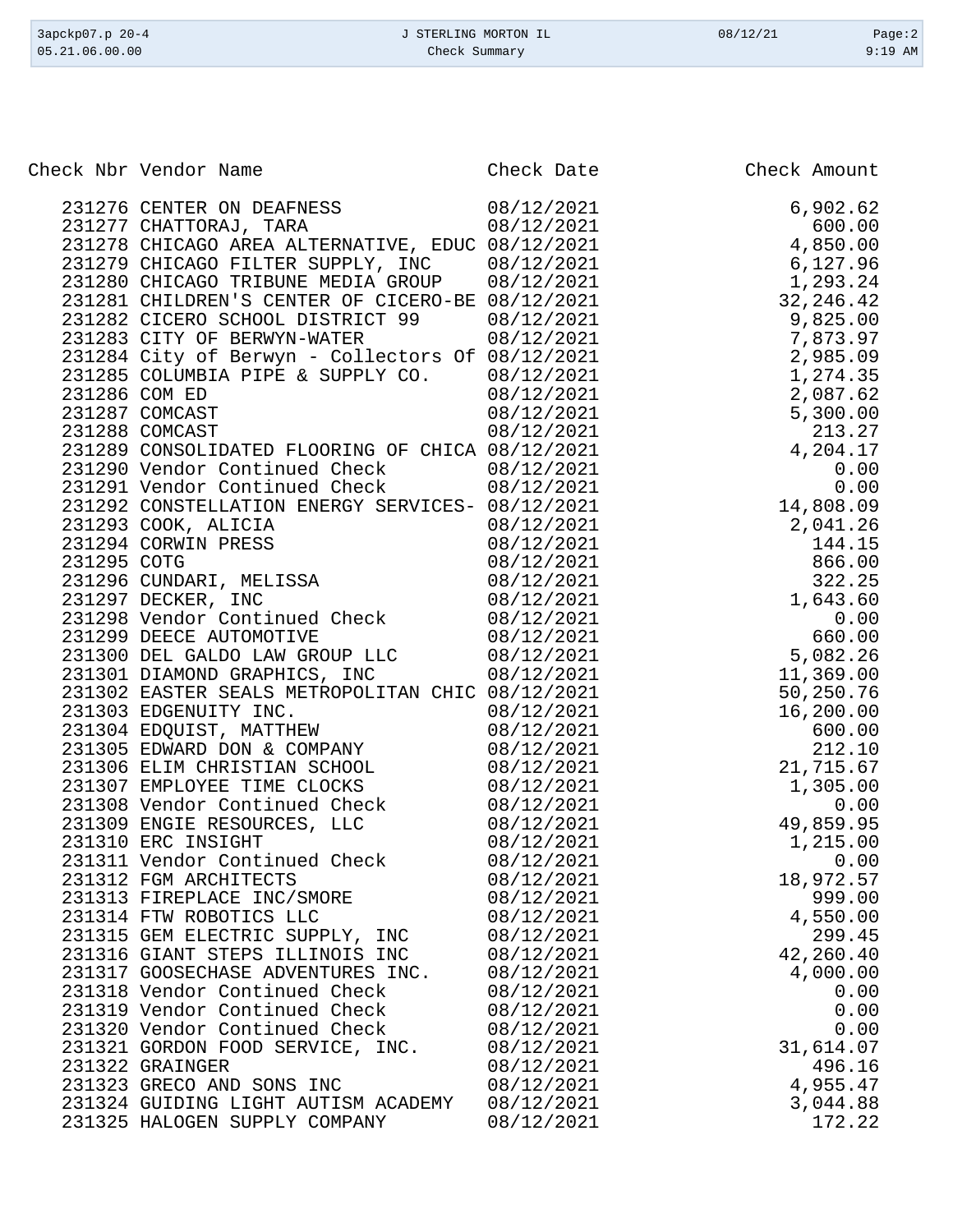| 3apckp07.p 20-4<br>05.21.06.00.00                                             | J STERLING MORTON IL<br>Check Summary | 08/12/21             | Page:3<br>$9:19$ AM |
|-------------------------------------------------------------------------------|---------------------------------------|----------------------|---------------------|
|                                                                               |                                       |                      |                     |
| Check Nbr Vendor Name                                                         | Check Date                            | Check Amount         |                     |
|                                                                               |                                       |                      |                     |
| 231326 HARRISON J LLC                                                         | 08/12/2021                            | 2,100.00             |                     |
| 231327 Vendor Continued Check                                                 | 08/12/2021                            |                      | 0.00                |
| 231328 Vendor Continued Check                                                 | 08/12/2021                            |                      | 0.00                |
| 231329 Vendor Continued Check                                                 | 08/12/2021                            |                      | 0.00                |
| 231330 HAYES MECHANICAL                                                       | 08/12/2021                            | 146,965.50           |                     |
| 231331 HEAT TRANSFER LABORATORIES, IN 08/12/2021                              |                                       | 3,365.00             |                     |
| 231332 HELMA, SHARON                                                          | 08/12/2021                            |                      | 37.50               |
| 231333 HELPING HAND CENTER<br>231334 HENRY SCHEIN, INC.                       | 08/12/2021<br>08/12/2021              | 4,205.04<br>5,445.51 |                     |
| 231335 HERRERA, JESSICA L                                                     | 08/12/2021                            |                      | 148.97              |
| 231336 Vendor Continued Check                                                 | 08/12/2021                            |                      | 0.00                |
| 231337 Vendor Continued Check                                                 | 08/12/2021                            |                      | 0.00                |
| 231338 Vendor Continued Check                                                 | 08/12/2021                            |                      | 0.00                |
| 231339 Vendor Continued Check                                                 | 08/12/2021                            |                      | 0.00                |
| 231340 Vendor Continued Check                                                 | 08/12/2021                            |                      | 0.00                |
| 231341 Vendor Continued Check                                                 | 08/12/2021                            |                      | 0.00                |
| 231342 Vendor Continued Check                                                 | 08/12/2021                            |                      | 0.00                |
| 231343 HOME DEPOT Dept. 32-2501460665 08/12/2021                              |                                       | 7,573.62             |                     |
| 231344 HOMER INDUSTRIES                                                       | 08/12/2021                            | 3,380.00             |                     |
| 231345 IASB                                                                   | 08/12/2021                            | 4,120.00             |                     |
| 231346 ILLINOIS HIGH SCHOOL DISTRICT                                          | 08/12/2021                            | 2,500.00             |                     |
| 231347 INKSPIRE GRAPHIX, INC                                                  | 08/12/2021                            | 1,311.82             |                     |
| 231348 INNOVATIONS ACADEMY THERAPEUTI 08/12/2021                              |                                       | 7,438.83             |                     |
| 231349 Vendor Continued Check                                                 | 08/12/2021                            |                      | 0.00                |
| 231350 ISTE 2014                                                              | 08/12/2021                            |                      | 800.00              |
| 231351 J. AVE DEVELOPMENT                                                     | 08/12/2021                            | 1,350.00             |                     |
| 231352 JACKS                                                                  | 08/12/2021                            |                      | 97.90               |
| 231353 JEWISH CHILD AND FAMILY SERVIC 08/12/2021                              |                                       | 8,182.44             |                     |
| 231354 KEVIN MACK HUNTER SERVICES INC 08/12/2021<br>231355 KOZLOWSKI, NATALIE | 08/12/2021                            |                      | 378.05<br>600.00    |
| 231356 Vendor Continued Check                                                 | 08/12/2021                            |                      | 0.00                |
| 231357 KRUEGER INTERNATIONAL, INC                                             | 08/12/2021                            | 240,463.12           |                     |
| 231358 Vendor Continued Check                                                 | 08/12/2021                            |                      | 0.00                |
| 231359 LAFORCE, INC.                                                          | 08/12/2021                            | 39,681.40            |                     |
| 231360 Vendor Continued Check                                                 | 08/12/2021                            |                      | 0.00                |
| 231361 LAKEVIEW BUS LINES, INC                                                | 08/12/2021                            | 173,496.76           |                     |
| 231362 LE BEAU, MELISSA                                                       | 08/12/2021                            |                      | 600.00              |
| 231363 LOCONTE, ANTHONY                                                       | 08/12/2021                            |                      | 102.95              |
| 231364 LOUGHNANE, TIMOTHY                                                     | 08/12/2021                            |                      | 65.00               |
| 231365 M F ATHLETIC COMPANY                                                   | 08/12/2021                            |                      | 282.95              |
| 231366 MANETTI JR., LIDO                                                      | 08/12/2021                            |                      | 372.00              |
| 231367 MARKS, JOSEPH                                                          | 08/12/2021                            |                      | 65.00               |
| 231368 MC ADAM LANDSCAPING, INC                                               | 08/12/2021                            | 8,783.00             |                     |
| 231369 MC CLOUD SERVICES                                                      | 08/12/2021                            |                      | 497.35              |
| 231370 MCMAHON, JOSH                                                          | 08/12/2021                            |                      | 781.45              |
| 231371 MEDRANO, CAROL                                                         | 08/12/2021                            |                      | 600.00              |

231372 MEETERS, BARBARA 08/12/2021 299.00<br>231373 MENTA ACADEMY HILLSIDE 08/12/2021 13,500.65 231373 MENTA ACADEMY HILLSIDE  $08/12/2021$  13,500.65<br>231374 MENTA ACADEMY OAK PARK  $08/12/2021$  5,787.52 231374 MENTA ACADEMY OAK PARK  $08/12/2021$  5,787.52<br>231375 MENTA ACADEMY MIDWAY  $08/12/2021$  24,802.68

231375 MENTA ACADEMY MIDWAY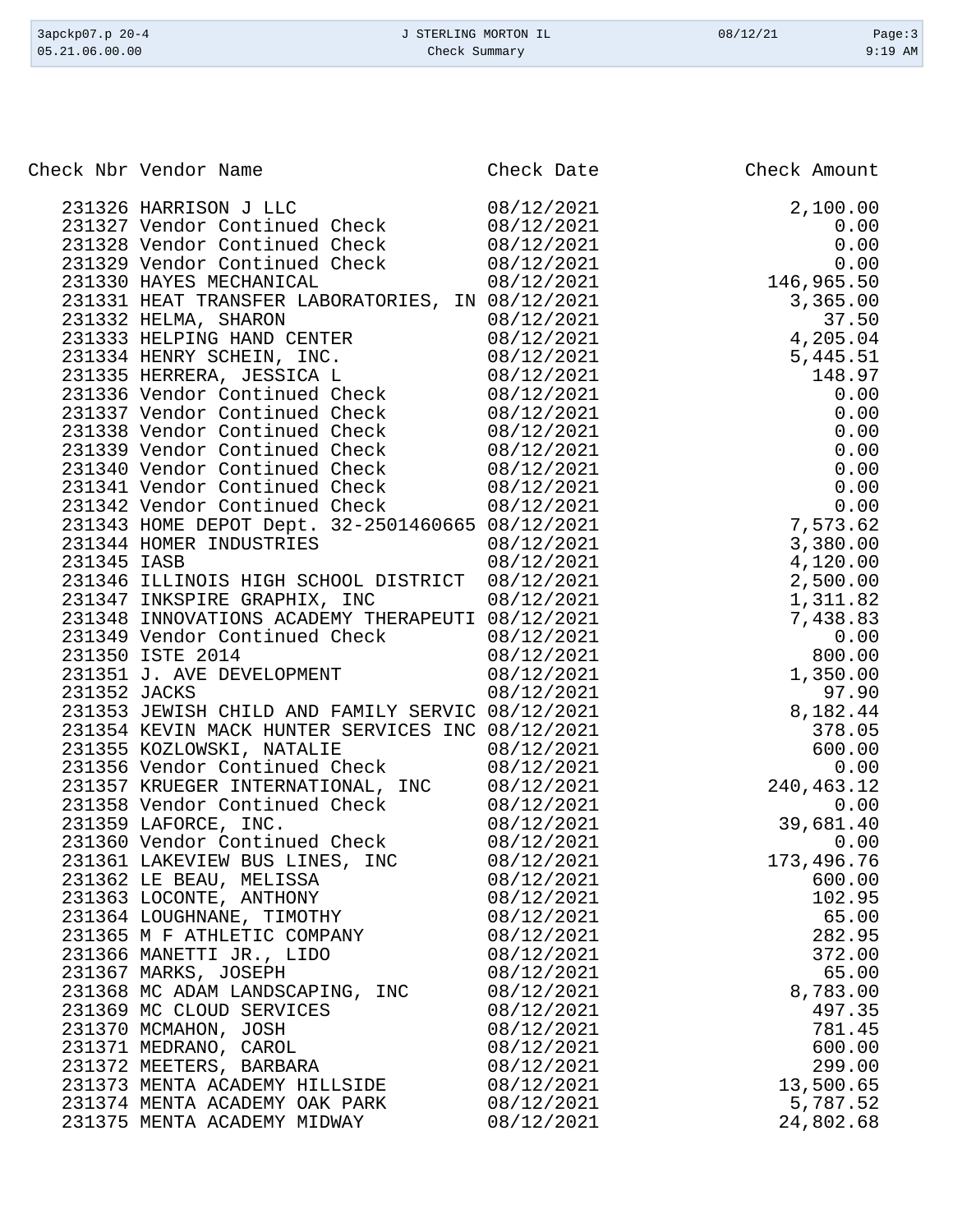|              | Check Nbr Vendor Name                                          | Check Date               | Check Amount                         |
|--------------|----------------------------------------------------------------|--------------------------|--------------------------------------|
|              | 231376 METRO GARAGE INC                                        | 08/12/2021               | 25.00                                |
|              | 231377 MILLER COOPER & CO., LTD                                | 08/12/2021               | 13,240.00                            |
|              | 231378 MORALES, SALMA                                          | 08/12/2021               | 525.00                               |
|              | 231379 Vendor Continued Check                                  | 08/12/2021               | 0.00<br>0.00<br>1,626.34             |
|              | 231380 MORTON HS IMPREST FUND                                  | 08/12/2021               |                                      |
|              | 231381 MULLER-PINEHURST DAIRY INC                              | 08/12/2021               | 3,104.93                             |
|              | 231382 MYBINDING, INC ***                                      | 08/12/2021               | 376.14                               |
|              | 231383 NALCO CROSSBOW WATER***                                 | 08/12/2021               | $3,286.98$<br>$3,286.98$<br>$950.00$ |
| 231384 NASCO |                                                                | 08/12/2021               |                                      |
|              | 231385 NATIONAL ASSOCIATION OF SECOND 08/12/2021               |                          |                                      |
|              | 231386 NAVARRETE, SAUDO                                        | 08/12/2021               | 39.98                                |
|              | 231387 NEW HORIZON CENTER FOR THE                              | 08/12/2021               | 33,080.55                            |
|              | 231388 NEXT DAY PLUS                                           | 08/12/2021               | 97.90                                |
|              | 231389 Vendor Continued Check                                  | 08/12/2021               | 0.00                                 |
|              | 231390 Vendor Continued Check                                  | 08/12/2021               | 0.00                                 |
|              | 231391 NICOR GAS                                               | 08/12/2021               | 4,227.89                             |
|              | 231392 O'DONNELL, DANIEL                                       | 08/12/2021               | 600.00                               |
|              | 231393 Vendor Continued Check                                  | 08/12/2021               | 0.00                                 |
|              | 231394 O'TOOLE, KEVIN                                          | 08/12/2021               | 1,087.40                             |
|              | 231395 OCCUPATIONAL HEALTH CENTERS OF 08/12/2021               |                          | 135.00                               |
|              | 231396 Vendor Continued Check                                  | 08/12/2021               | 0.00                                 |
|              | 231397 Vendor Continued Check<br>231398 Vendor Continued Check | 08/12/2021<br>08/12/2021 | 0.00<br>0.00                         |
|              | 231399 OFFICE DEPOT                                            | 08/12/2021               | 1,604.88                             |
|              | 231400 OLSSON ROOFING COMPANY, INC                             | 08/12/2021               | 447.00                               |
|              | 231401 OSTAPCZUK, LYNN                                         | 08/12/2021               | 121.32                               |
|              | 231402 PADLET                                                  | 08/12/2021               | 2,997.00                             |
|              | 231403 PAISANS PIZZA                                           | 08/12/2021               | 618.02                               |
|              | 231404 PAULSON'S PAINT FOREST PARK                             | 08/12/2021               | 1,022.73                             |
|              | 231405 PEARSON, DOUG                                           | 08/12/2021               | 600.00                               |
|              | 231406 PIONEER MANUFACTURING CO                                | 08/12/2021               | 3,078.00                             |
|              | 231407 PITNEY BOWES GLOBAL FINANCIAL                           | 08/12/2021               | 2,741.46                             |
|              | 231408 PRASINO ENGINEERING LLC                                 | 08/12/2021               | 9,000.00                             |
|              | 231409 PROGRESSIVE PEDIATRICS THERAPY 08/12/2021               |                          | 125.00                               |
|              | 231410 PROJECT LEAD THE WAY, INC.                              | 08/12/2021               | 4,326.00                             |
|              | 231411 PUSTELNIK, JENNIFER                                     | 08/12/2021               | 103.69                               |
|              | 231412 RESERVE ACCOUNT                                         | 08/12/2021               | 50,000.00                            |
|              | 231413 RIVERA, MARIA                                           | 08/12/2021               | 51.25                                |
|              | 231414 RODRIGUEZ, RAQUEL A                                     | 08/12/2021               | 600.00                               |
|              | 231415 ROYAL BLUE, INC.                                        | 08/12/2021               | 6,706.07                             |
|              | 231416 RUVALCABA, JOEL                                         | 08/12/2021               | 600.00                               |
|              | 231417 SAM'S CLUB DIRECT                                       | 08/12/2021               | 167.52                               |
|              | 231418 SCHINDLER ELEVATOR CORPORATION 08/12/2021               |                          | 1,088.56                             |
|              | 231419 Vendor Continued Check                                  | 08/12/2021               | 0.00                                 |
|              | 231420 SCHOOL NEWSPAPERS ONLINE                                | 08/12/2021               | 800.00                               |
|              | 231421 SEAL OF ILLINOIS INC                                    | 08/12/2021               | 15,480.50                            |
|              | 231422 SEAL SOUTH INC                                          | 08/12/2021               | 2,217.90                             |
|              | 231423 Vendor Continued Check                                  | 08/12/2021               | 0.00                                 |
|              | 231424 SERVICE TECH HEATING & COOLING 08/12/2021               |                          | 23,650.00                            |
|              | 231425 SHAW MEDIA                                              | 08/12/2021               | 63.10                                |

3apckp07.p 20-4 <br>
3apckp07.p 20-4 <br>
3apckp07.p 20-4 <br>
3apckp07.p 20-4 <br>
2apckp07.p 20-4 <br>
2apckp07.p 20-4 <br>
2apckp07.p 20-4 <br>
2apckp07.p 20-4 <br>
2apckp07.p 20-4 <br>
2apckp07.p 20-4 <br>
2apckp07.p 20-4 <br>
2apckp07.p 20-4 <br>
2apckp Check Summary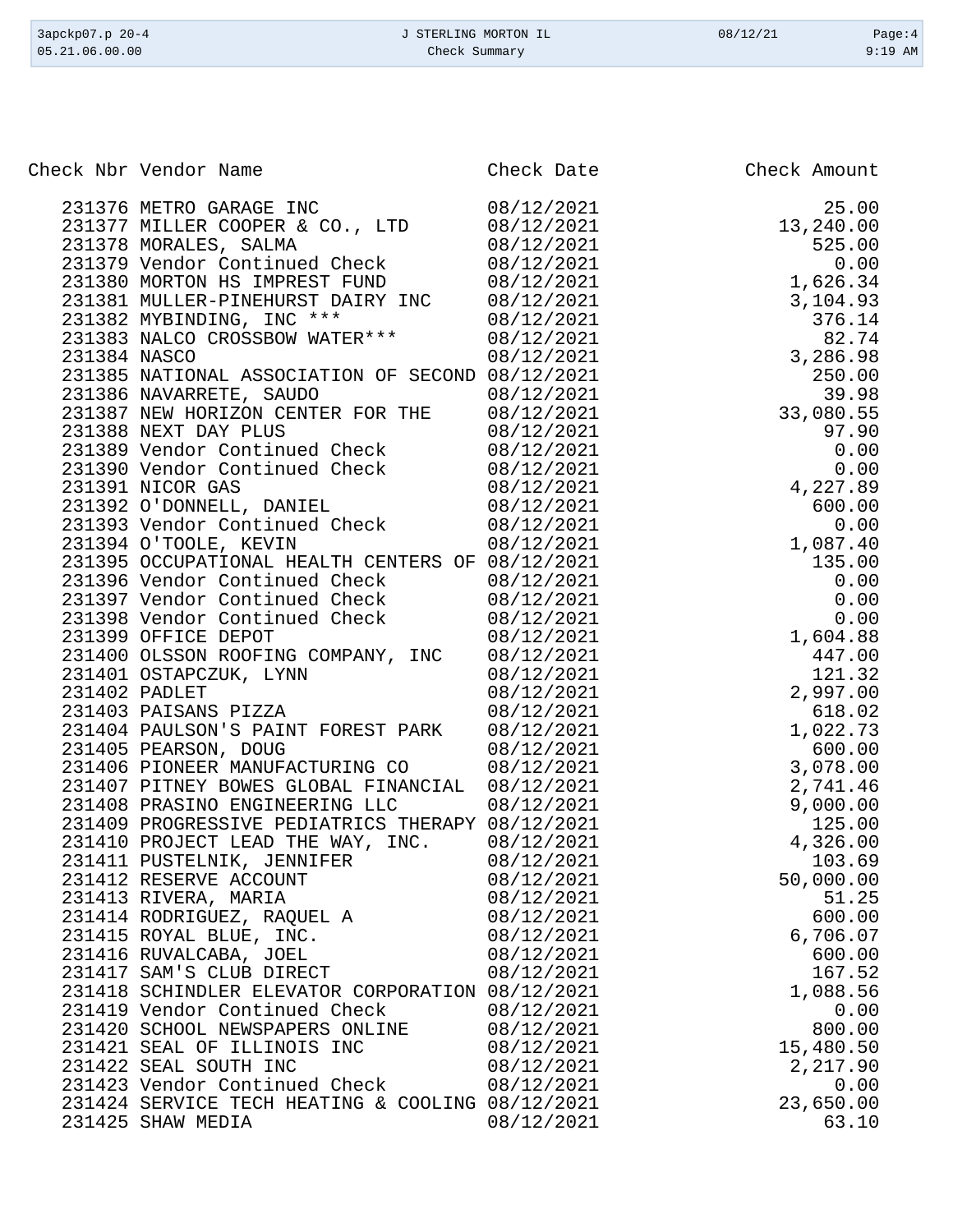| 3apckp07.p 20-4<br>05.21.06.00.00 |                                                  | J STERLING MORTON IL<br>Check Summary | 08/12/21     | Page: $5$<br>$9:19$ AM |
|-----------------------------------|--------------------------------------------------|---------------------------------------|--------------|------------------------|
|                                   |                                                  |                                       |              |                        |
|                                   |                                                  |                                       |              |                        |
|                                   |                                                  |                                       |              |                        |
|                                   |                                                  |                                       |              |                        |
|                                   |                                                  |                                       |              |                        |
|                                   | Check Nbr Vendor Name                            | Check Date                            | Check Amount |                        |
|                                   |                                                  |                                       |              |                        |
|                                   | 231426 SMART WITNESS USA, LLC                    | 08/12/2021                            | 435.00       |                        |
|                                   | 231427 SOARING EAGLE ACADEMY                     | 08/12/2021                            | 8,461.53     |                        |
|                                   | 231428 SON CHIQUITOS, NFP                        | 08/12/2021                            | 2,755.50     |                        |
|                                   | 231429 Vendor Continued Check                    | 08/12/2021                            | 0.00         |                        |
|                                   | 231430 SPECIAL EDUCATION SYSTEMS, INC 08/12/2021 |                                       | 18, 198. 33  |                        |
|                                   | 231431 STANDARD INDUSTRIAL & AUTO EQU 08/12/2021 |                                       | 2,199.00     |                        |
|                                   | 231432 STARSHIP                                  | 08/12/2021                            | 877.55       |                        |
|                                   | 231433 SUBURBAN SUPERINTENDENTS ASSOC 08/12/2021 |                                       | 140.00       |                        |
|                                   | 231434 SUN LIFE ASSURANCE CO. OF CANA 08/12/2021 |                                       | 2,819.35     |                        |
|                                   | 231435 Vendor Continued Check                    | 08/12/2021                            | 0.00         |                        |
|                                   | 231436 SUNBELT STAFFING                          | 08/12/2021                            | 41,727.60    |                        |
|                                   | 231437 SURICO SPORTS                             | 08/12/2021                            | 1,550.00     |                        |
|                                   | 231438 SZUDARSKI, ROBERT M                       | 08/12/2021                            | 139.99       |                        |
|                                   | 231439 TAMELING INDUSTRIES INC.                  | 08/12/2021                            | 76.00        |                        |
|                                   | 231440 TEACHERS RETIREMENT SYSTEM                | 08/12/2021                            | 12,825.85    |                        |
|                                   | 231441 THERMOSYSTEMS                             | 08/12/2021                            | 1,612.00     |                        |
|                                   | 231442 THIS FUND                                 | 08/12/2021                            | 210.20       |                        |
|                                   | 231443 TOMSCHIN, SANDRA                          | 08/12/2021                            | 360.00       |                        |
|                                   | 231444 TOTAL AUTOMATION CONCEPTS, INC 08/12/2021 |                                       | 74,785.00    |                        |
|                                   | 231445 TRANSITION CURRICULUM, INC.               | 08/12/2021                            | 4,000.00     |                        |
|                                   | 231446 TRUESDALE, TIMOTHY                        | 08/12/2021                            | 5,708.00     |                        |
|                                   | 231447 TRUGREEN AND ACTION PEST CONTR 08/12/2021 |                                       | 500.00       |                        |
|                                   | 231448 TWIN SUPPLIES, LTD                        | 08/12/2021                            | 32,868.00    |                        |
|                                   | 231449 VERIZON WIRELESS                          | 08/12/2021                            | 3,767.39     |                        |
|                                   | 231450 VETERANS FLOORS INC.                      | 08/12/2021                            | 9,720.00     |                        |
|                                   | 231451 VISION CONSTRUCTION AND CONSUL 08/12/2021 |                                       | 1,897,517.36 |                        |
|                                   | 231452 Vendor Continued Check                    | 08/12/2021                            | 0.00         |                        |
|                                   | 231453 WALSH, SALLY L                            | 08/12/2021                            | 347.04       |                        |
|                                   | 231454 WASHBURN MACHINERY, INC.                  | 08/12/2021                            | 246.50       |                        |
|                                   | 231455 Vendor Continued Check                    | 08/12/2021                            |              | 0.00                   |
|                                   | 231456 WASTE MANAGEMENT                          | 08/12/2021                            | 4,363.91     |                        |
|                                   | 231457 WEAVER CONSULTANTS GROUP                  | 08/12/2021                            | 61,437.00    |                        |
|                                   | 231458 WEST 40                                   | 08/12/2021                            | 436.29       |                        |
|                                   | 231459 WESTMONT INTERIOR SUPPLY HOUSE 08/12/2021 |                                       | 2,254.01     |                        |
|                                   | 231460 ZUNIGA, SAUL                              | 08/12/2021                            | 64.99        |                        |

| 235<br>Computer |
|-----------------|
|-----------------|

 $Check(s)$  For a Total of  $3,806,836.82$